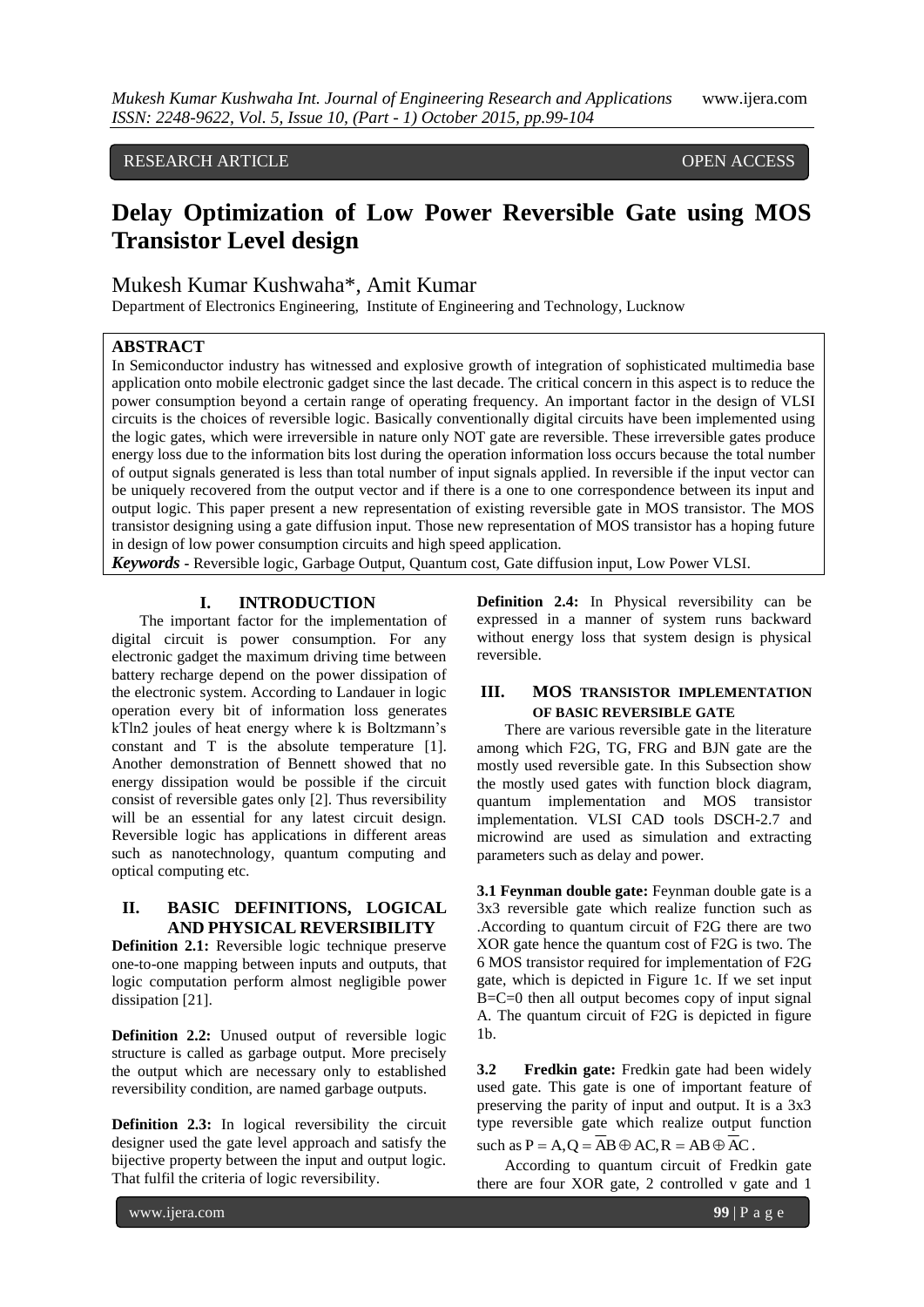*Mukesh Kumar Kushwaha Int. Journal of Engineering Research and Applications* www.ijera.com *ISSN: 2248-9622, Vol. 5, Issue 10, (Part - 1) October 2015, pp.99-104*

controlled v+ gate. The 4 MOS transistor required for implementation of FRG gate, which is depicted in figure 3c. This gate is used as a multiplexer.

**3.3 Toffoli gate:** Toffoli gate is a 3x3 reversible gate which realize output function such as .According to quantum circuit of TG there are two XOR gate, 2 controlled v gate and one controlled v+ gate hence the quantum cost of TG is five. The 6 MOS transistor required for implementation of TG gate, which is depicted in figure 2c. If we set input C=0 then outputs becomes, third output (R) is used for AND gate. The quantum circuit of TG is depicted in figure 2b.

**3.4 Peres gate:** Peres gate is the combination of Feynman gate and toffoli gate. It is a 3x3 type reversible gate which realize output function such as  $P = A$ ,  $Q = A \oplus B$ ,  $R = AB \oplus C$ . According to quantum circuit of Peres gate there are four XOR gate, 2 controlled v gate and 1 controlled v+ gate. The QC of the Peres gate is 4, and its total logical calculation is 2α+β. The 4 MOS transistor required for implementation of Peres gate, which is depicted in figure 3c.This gate is used as a full adder with minimum quantum cost. Figure indicates the full adder formation.







Figure 2 FRG gate (a) Functional diagram (b) Quantum implementation (c) MOS transistor implementation.



Figure 3 Toffoli gate (a) Functional diagram (b) Quantum implementation (c) MOS transistor implementation.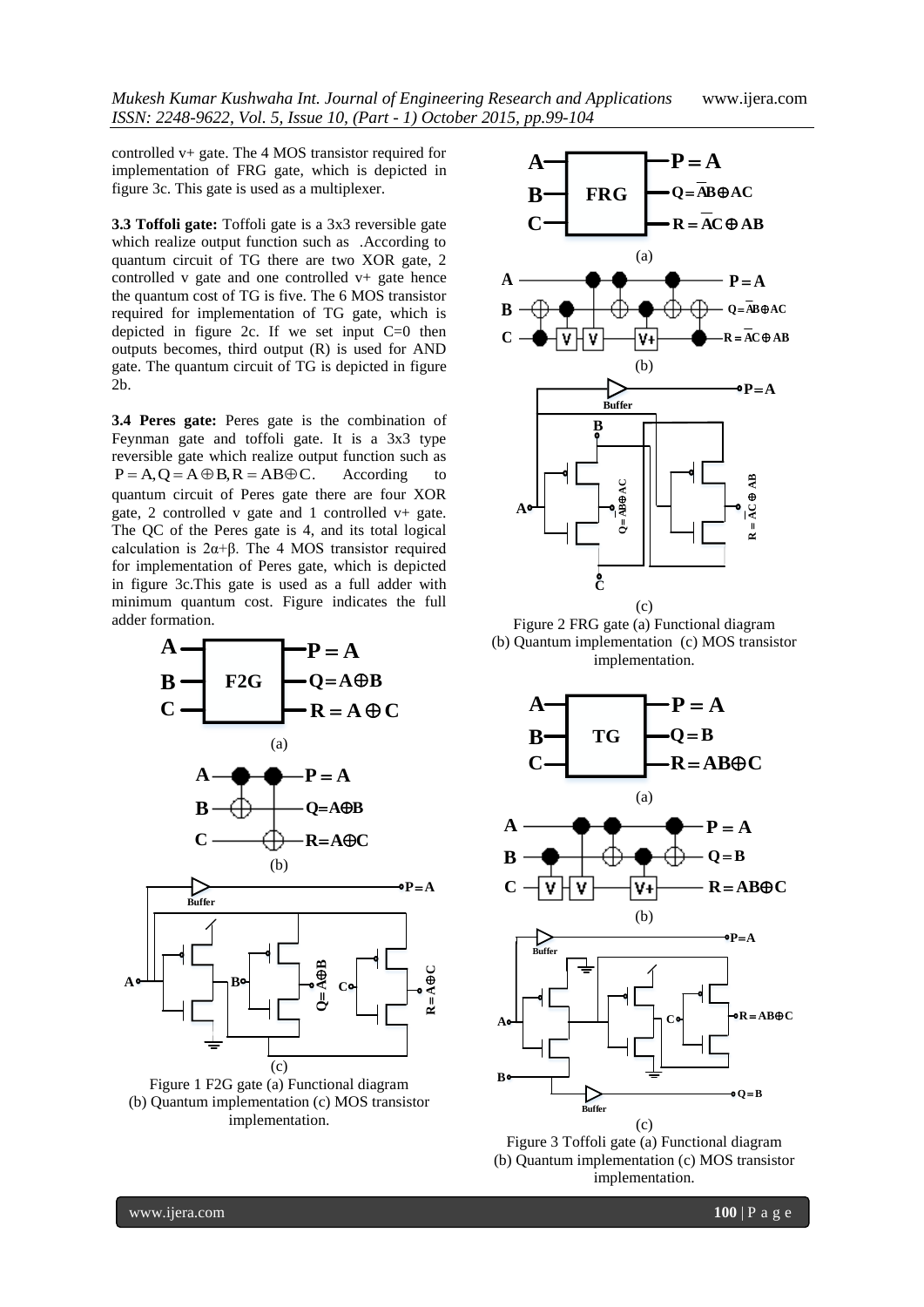**3.5 BJN gate:** BJN is a 3x3 type reversible gate which realize output function such as P=A, According to quantum circuit of BJN gat Q=B and  $R = (A + B) \oplus C$ . The quantum circuit realized with four XOR gate, 2 controlled v gate and 1 controlled v+ gate. The 4 MOS transistor required for implementation of BJN gate, which is depicted in Figure 3c.This gate is used as a OR when selecting  $C=0$ .



(c) Figure 4 BJN gate (a) Functional diagram (b) Quantum implementation (c) MOS transistor implementation.

## **IV. UTILITY OF BASIC REVERSIBLE GATE**

In this section, we have shown the utility of existing reversible gate. Fredkin gate can be deal with swap second input (B) and third input (C) using first input (A) as a controlled input, i.e it can used as 2:1 multiplexer as depicted in figure. When one input A=1 the other input B and C will be swapped as depicted in figure .Whereas if first input A=0 then all outputs becomes copy the all inputs as depicted in figure.









Figure 6 Utility of Peres gate used as full adder.

signal duplication operation, as depicted in Figure s



#### **V. RESULT AND DISCUSSION**

 $\overrightarrow{A} \bullet \qquad \qquad \overrightarrow{C} \bullet \qquad \qquad \overrightarrow{C} \bullet \qquad \qquad \overrightarrow{D}$  DSCH simulator. The designs are tested in vast range  $\mathbf{B}$   $\mathbf{\rightarrow}$ The result analysis of existing reversible gates, simulation result is perform using the Microwind uses the Monte Carlo transient analysis. The each of temperatures, ranged from 0 to  $70^{\circ}$ C are depicted in figure e and f. According to the results of the power and delay analysis that the gates such as FG, FRG, Peres, TG and BJN gate increase approximately in a linear manner. The result are depicted in figure a and b



Figure 8 Power analysis of basic reversible gates.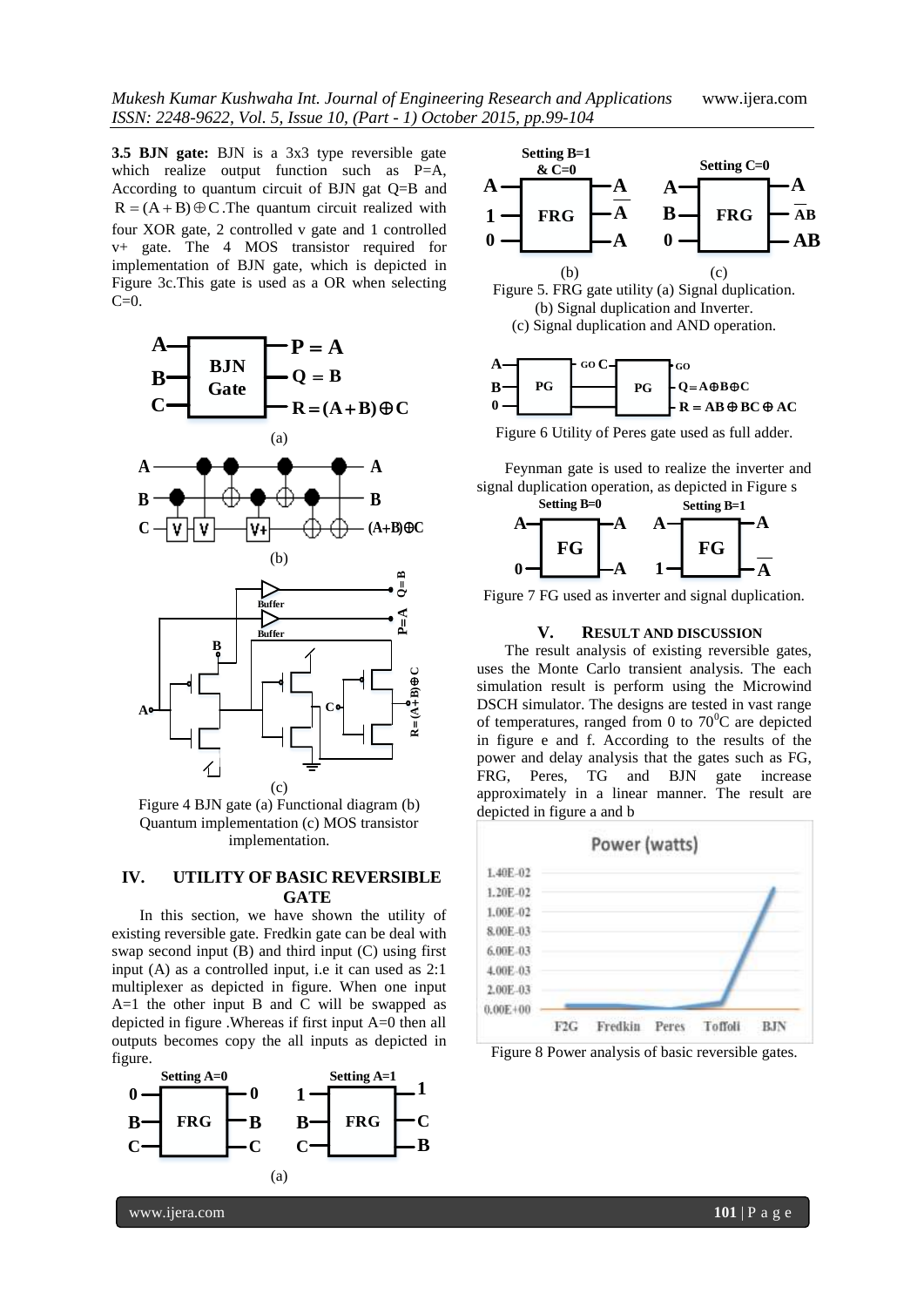





Figure 10 Rising and Falling transition analysis of basic reversible gates.











Figure 13 Temperature effect on Power.



Figure 14 Quantum cost of basic reversible gates.

|  |       | Table 1 some existing parity preserving reversible |  |
|--|-------|----------------------------------------------------|--|
|  | antos |                                                    |  |

| ouw   |                              |
|-------|------------------------------|
| Types | <b>TLC</b>                   |
| 3x3   | $2\alpha + 4\beta + 1\delta$ |
| 3x3   | $3\alpha + 4\beta + 3\delta$ |
| 4x4   | $3\alpha+3\beta+1\delta$     |
| 3x3   | $2\alpha$                    |
| 4x4   | $3\alpha + 2\beta + 1\delta$ |
| 4x4   | $4\alpha+1\beta$             |
| 5x5   | $8\alpha + 5\beta + 2\delta$ |
|       |                              |

www.ijera.com **102** | P a g e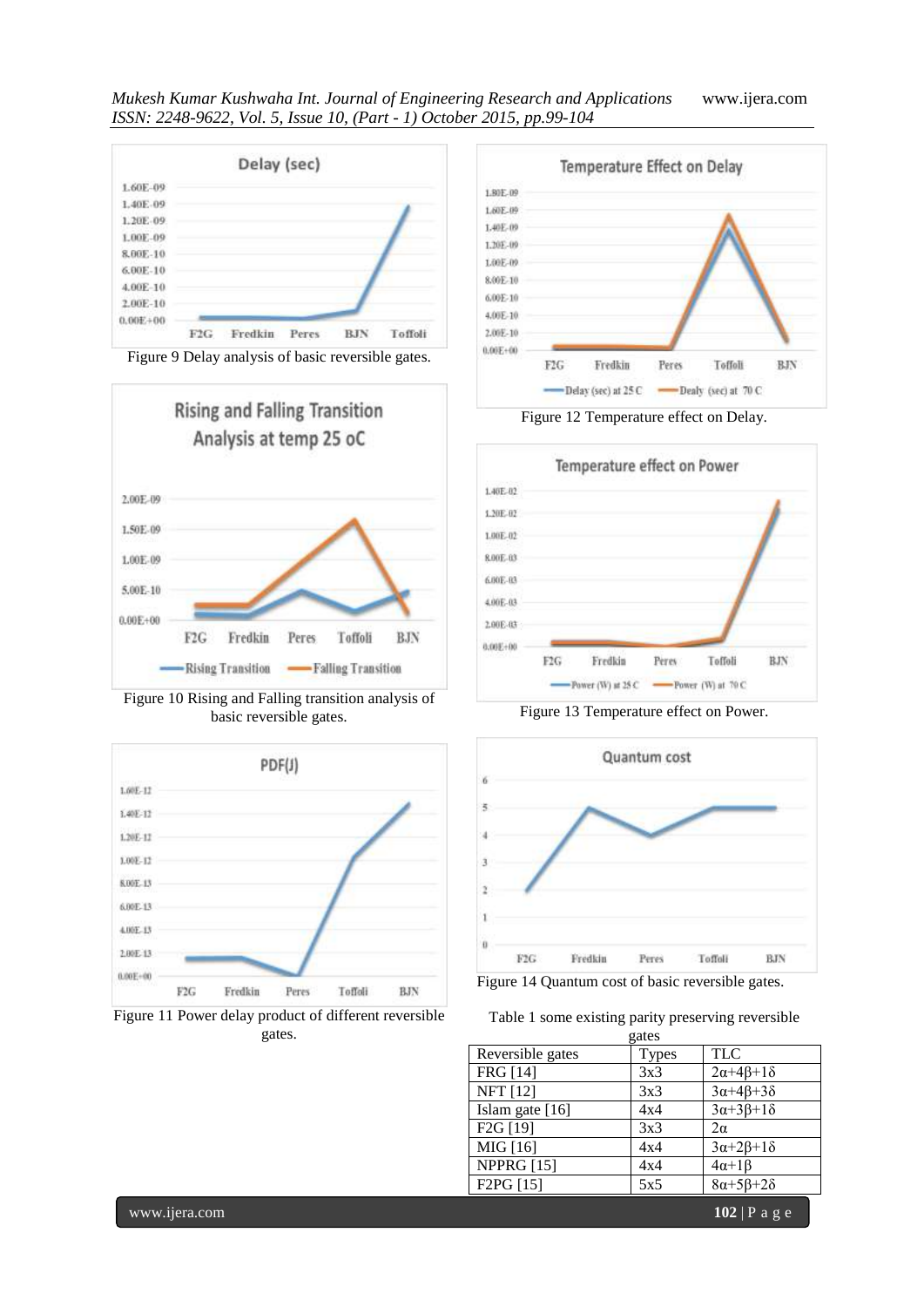*Mukesh Kumar Kushwaha Int. Journal of Engineering Research and Applications* www.ijera.com *ISSN: 2248-9622, Vol. 5, Issue 10, (Part - 1) October 2015, pp.99-104*

| I able 2 Some existing reversible gates. |              |                              |    |                |  |  |  |
|------------------------------------------|--------------|------------------------------|----|----------------|--|--|--|
| Reversible                               | <b>Types</b> | <b>TLC</b>                   | QC | Parity         |  |  |  |
| gates                                    |              |                              |    | preserving     |  |  |  |
| FG [13]                                  | 2x2          | $1\alpha$                    | 1  | No             |  |  |  |
| <b>TG</b> [14]                           | 3x3          | $1\alpha+1\beta$             | 5  | N <sub>0</sub> |  |  |  |
| PG [15]                                  | 3x3          | $2\alpha+1\beta$             | 4  | N <sub>0</sub> |  |  |  |
| <b>FRG</b> [14]                          | 3x3          | $2\alpha+4\beta+1\delta$     | 5  | Yes            |  |  |  |
| F2G[5]                                   | 3x3          | $2\alpha$                    | 2  | Yes            |  |  |  |
| TR [10]                                  | 3x3          | $2\alpha+1\beta+1\delta$     | 6  | No             |  |  |  |
| NG [12]                                  | 3x3          | $2\alpha + 2\beta + 3\delta$ | 5  | No             |  |  |  |
| <b>URG [12]</b>                          | 3x3          | $2\alpha+1\beta$             | 7  | N <sub>0</sub> |  |  |  |
| <b>NFT</b> [12]                          | 3x3          | $3\alpha + 4\beta + 3\delta$ | 5  | Yes            |  |  |  |
| <b>BJN</b> [12]                          | 3x3          | lα                           | 5  | No             |  |  |  |
| <b>MTSG</b>                              | 4x4          | $6\alpha + 2\beta$           |    | N <sub>0</sub> |  |  |  |
| $[17]$                                   |              |                              | 6  |                |  |  |  |
| <b>BME</b> [17]                          | 4x4          | $4\alpha+3\beta+1\delta$     | 5  | No             |  |  |  |
| Inventive0                               | 4x4          | $9\alpha + 4\beta + 3\delta$ | 10 | No             |  |  |  |
| $[18]$                                   |              |                              |    |                |  |  |  |

#### Table 2 Some existing reversible gates.

### **VI. CONCLUSION**

Reversible logic is low power circuits and no information is lost and have vast applications in the area of low power VLSI, nanotechnology and quantum computing. In this paper the MOS transistor realization of basic reversible gate is done in addition to quantum circuit and total logical calculation. The comparative performance table shows the existing gate superiority with respect to garbage output, quantum cost and total logical calculation. The MOS transistor representation of F2G, TG, and Peres gate are realized using the CAD tool microwind DSCH. The simulation are performed using the 90nm technology. The various parameter extracted during the simulation and the comparative chart shown in this paper.

### **REFERENCES**

#### **Journal Papers:**

- [1] R. Landauer, Irreversibility and heat generation in the computing process, *IBM J. Research and Development*, 5(3), 1961, 183-191.
- [2] R. Feynman, Quantum mechanical computers, Optics News, 11, 1985, 11-20.
- [3] C. H. Bennett, Logical reversibility of computation, *IBM J. Research and Development*, 17, 525-532.
- [4] E. Fredkin and T. Toffoli, Conservative logic, *Int. J. Theor. Phys*., 21, 1982, 219- 253.
- [5] M. Haghparast and K. Navi, Design of a Novel Fault Tolerant Reversible Full Adder For Nanotechnology Based Systems, *World Appl. Sci. J*., 3 (1), 2008, 114-118.
- [6] Neeraj Kumar Misra, Subodh Wairya, Vinod Kumar Singh, An Inventive Design of 4\*4 Bit Reversible NS Gate, *IEEE International Conference on Recent*

*Advances and Innovation in Engineering, 2014,* 1-6.

- [7] Tommaso Toffoli, Reversible computing, *Tech. rep.MIT/LCS/TM-151*, 1980.
- [8] Neeraj Kumar Misra, Subodh Wairya, Vinod Kumar Singh, Preternatural Low-Power Reversible Decoder Design in 90 nm Technology Node, *International Journal of Scientific & Engineering Research*, Volume 5, Issue 6, 2014, 969-978.
- [9] V. V. Shende, I. L. Markov , S. S. Bullock, Synthesis of quantum logic circuits, *IEEE Transaction on Computer-aided design of integrated circuits and systems*, 25, 2006, 1000–1010.
- [10] Vivek V. Shende, Aditya K. Prasad, Igor L. Markov, John P. Hayes, Synthesis of reversible logic circuits, *IEEE Transactions on Computer-Aided Design of Integrated Circuits and Systems*, 22, 2003, 710–722.
- [11] Neeraj Kumar Misra, Subodh Wairya and Vinod Kumar Singh, Evolution of structure of some binary group-based N-bit comparator, N-to-2N decoder by reversible techniqure, *International Journal of VLSI design & Communication Systems (VLSICS)*, Vol.5,No. 5, 2014, 9-22.
- [12] J.Bruce, M. Thornton, L. Shiva kumaraiah, P. Kokate, X.Li, Efficient adder circuits based on a conservative reversible logic gate, in: Proceedings of the *IEEE Computer Society Annual Symposium on VLSL*, 2002, 83–88.
- [13] R. Feynman, Quantum Mechanical Computers, *Optical News. 1985*, 11-20.
- [14] E. Fredkin, T Toffoli, Conservative Logic, *International Journal of Theor. Physics*, 21,(1982), 219-253.
- [15] A. Peres, Reversible Logic and Quantum *Computers, Physical Review A*, vol. 32, 1985, 3266-3276.
- [16] Islam, M.S., M.M. Rahman, Z. Begum and M.Z. Hafiz, 2009. Fault tolerant reversible logic synthesis: Carry look-ahead and carryskip adders. *International Conference on Advances Computational Tools for Engineering Applications*, Jul. 15-17.
- [17] Raghava Garipelly, P. Madhu Kiran, A. Santosh Kumar, "A review on reversible logic gates and their implementation*", IJETAE ISSN 2250-2459, Vol. 3,* 417-423.
- [18] Neeraj Kumar Misra, Mukesh Kumar Kushwaha, Subodh Wairya and Amit Kumar, Feasible Methodology for optimization of a novel reversible binary compressor, *International Journal of VLSI design & Communication Systems*, vol 6, no. 4, 2015, 1-13.